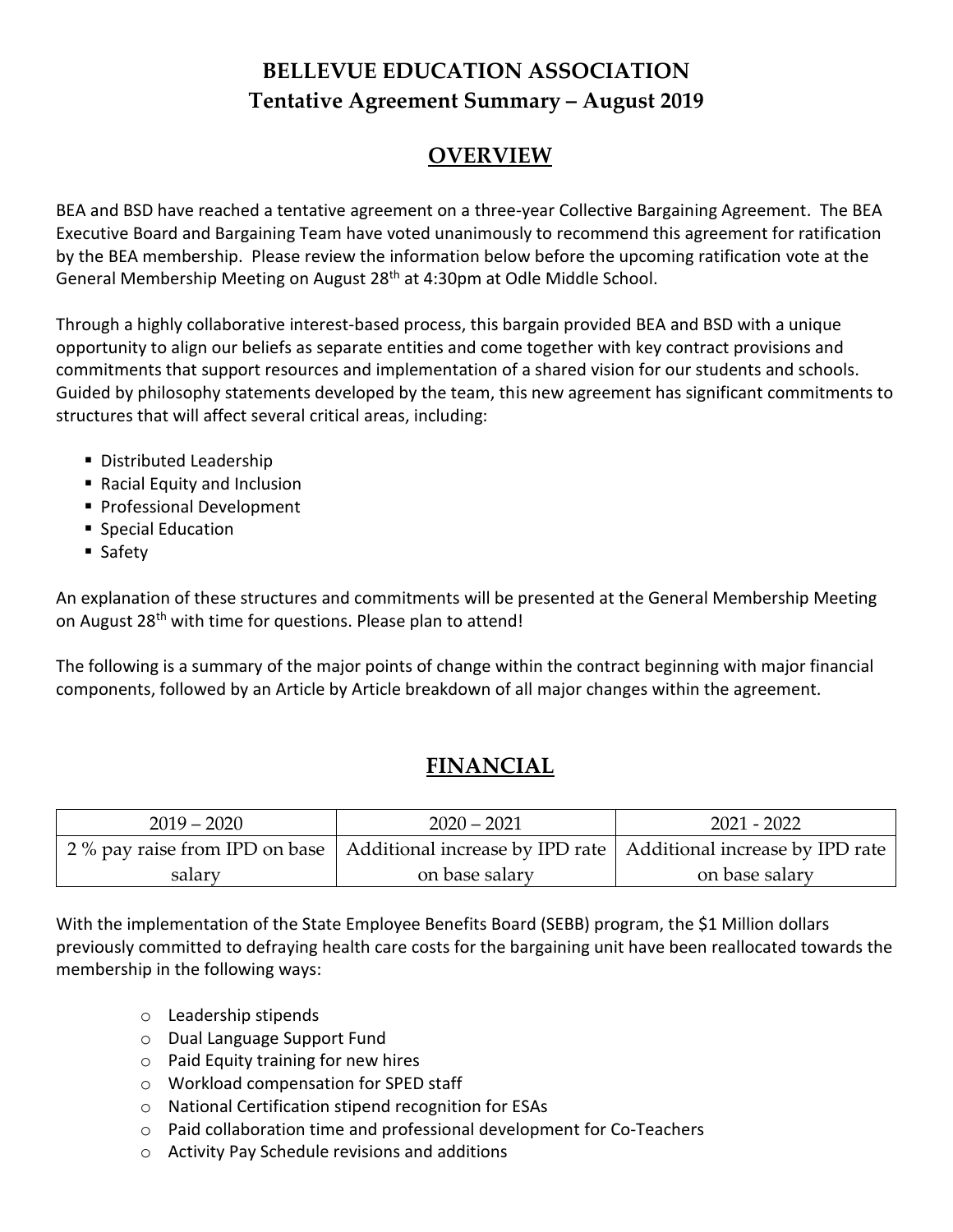## **AGREEMENTS BY ARTICLE**

### **Article 2: Definitions:**

 $\triangleright$  Updated to reflect current employee groups and contractual terminology

### **Article 5: Association Rights and Responsibilities**

 $\triangleright$  Clarified access to buildings and employee information (partially in response to Janus)

#### **Article 6: General Conditions of Employment:**

- $\triangleright$  Added language regarding employee safety guarantees
- $\triangleright$  Added language clarifying communication responsibilities in student discipline
- ➢ Added reference to BSD Conflict of Interest Policy
- $\triangleright$  Added guarantees for ESA workspace
- $\triangleright$  Added definitions and clarifications regarding Co-teaching partnerships
- ➢ Added Intervention Assistance Protocol language to clarify communication process and guarantee timely response for student behavior, safety, and workload concerns
- ➢ Moved some sections into Article 7

### **Article 7: Workday and Workyear**

- $\triangleright$  Added paid day of Equity Training for all new hires
- ➢ Clarified language to more accurately define "workday" and "workyear"
- $\triangleright$  Added workday flexibility for itinerant and departmental staff based on travel and work at multiple sites
- $\triangleright$  Modified schedule of Early Release Wednesday meetings regular scheduling of building-based meetings on the second Wednesday of each month
- $\triangleright$  Beginning in 2020-2021 school year 50% of building PD time will be focused on work driven by Professional Learning Communities (PLCs)
- $\triangleright$  Added language to clarify the four designated District PD days

## **Articles 8, 9, 10, and 11: Vacancies: Recruitment and Selection; Voluntary Transfer and Change of Assignment; Involuntary Transfer and District Departmental Reassignment; Assignment and Reassignment**

- $\triangleright$  Advanced the deadline for filling vacancies and transfers by two weeks
- ➢ Open Transfer period will begin on the first Monday in February and close on the last workday of March
- $\triangleright$  Added language to allow employees to apply for transfer to vacancies that occur after May 1st
- $\triangleright$  Added language to clarify compensation for moving a classroom or changing grade levels

## **Article 12: Evaluation**

- $\triangleright$  Cleaned up to align with changes from the state
- $\triangleright$  Educators on Focused evaluation can now remain on Focused for an additional two years
- $\triangleright$  Educators that are not evaluated on the TPEP system can now be on Focused evaluation
- $\triangleright$  Added option for Co-teachers to be co-observed, but still with separate evaluations
- $\triangleright$  Removed requirement to upload student growth documents and artifacts into Eval
- $\triangleright$  Itinerant/departmental staff only have second evaluator during comprehensive cycle

### **Article 13: Staffing**

- ➢ Added Philosophy Statement on Staffing and Special Education
- ➢ Added caseload targets for Special Education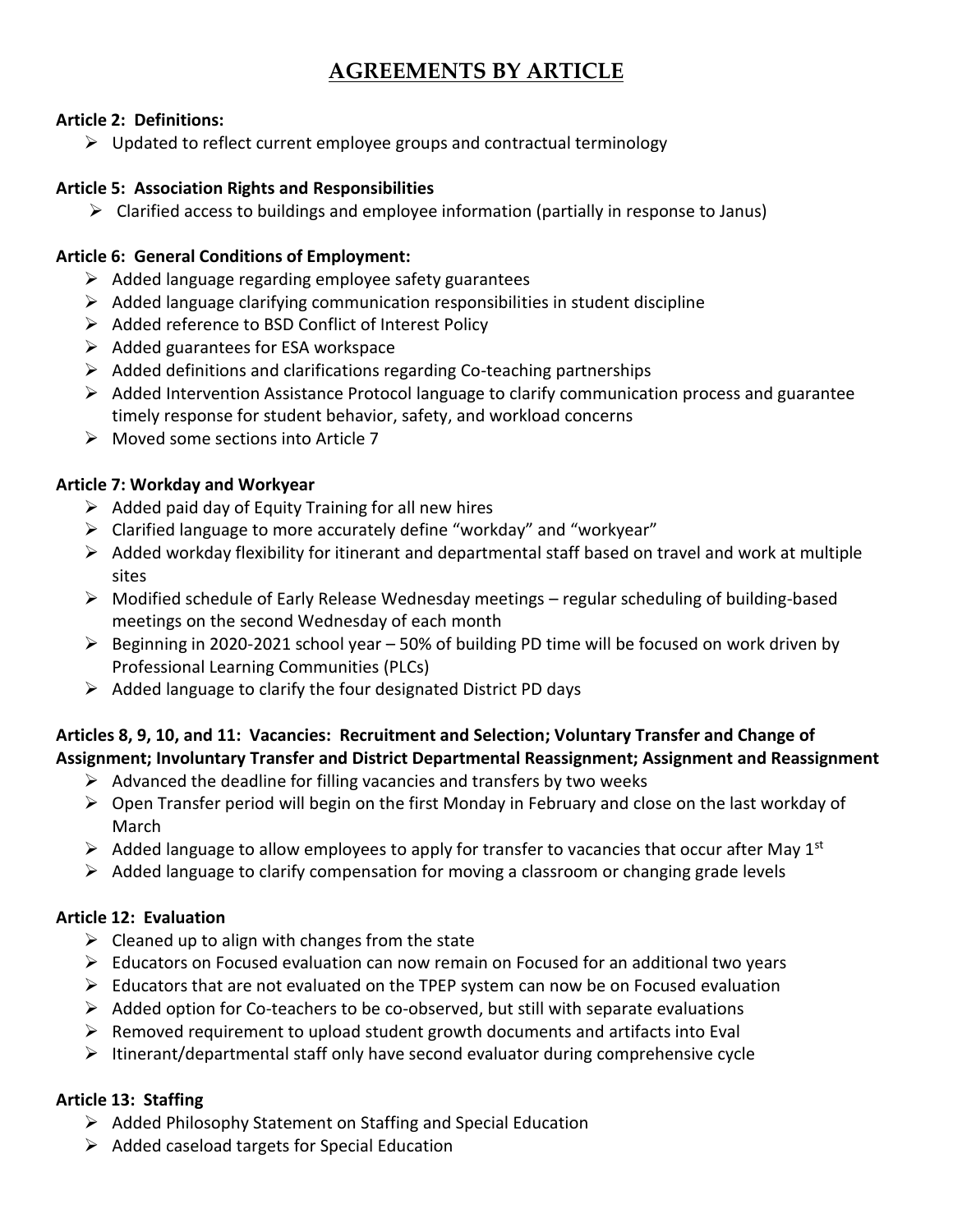- $\triangleright$  Added language to provide flexibility for staffing based on student need
- $\triangleright$  Added that every effort will be made to minimize change in specialist staffing assignments
- $\triangleright$  Made specialists eligible for Remedy if they are the lead at more than one school
- ➢ Clarified Remedy language and possible Remedy options for SPED staff
- $\triangleright$  Updated references for leadership structure
- ➢ Changed the name of High Needs School funds to Focus School funds
- ➢ Made Focus School funds available to high schools
- $\triangleright$  Added language to clarify how schools who receive these funds will be selected

## **Article 17: Leaves**

- $\triangleright$  Aligned language on Ceremony Leave, Bereavement Leave, and Leave Without Pay to align with other BSD contracts
- $\triangleright$  Ceremony leave can now be used for a travel day
- $\triangleright$  Removed specific reference to which family members Bereavement Leave can be used for
- $\triangleright$  Clarified that both parents are eligible for Childbirth/Adoption Leave
- ➢ Added Personal Leave limit of 30 classroom-based teachers on Fridays and before/after holidays
- $\triangleright$  Removed blackout days before and after holidays

## **Article 18: Administrative Leave and Adverse Action**

- ➢ Renamed this article: "Allegations of Misconduct and Potential Adverse Actions"
- $\triangleright$  Added language to clarify and explain the Administrative Leave process

## **Article 20: Instructional Materials Policy**

- $\triangleright$  Added focus on Equity in materials selection to "Goals and Principles" section
- $\triangleright$  Added new material definition to make adoption process more streamlined

## **Article 21: Professional Involvement**

- ➢ Added Philosophy Statement on Leadership and Racial Equity
- ➢ Restructured the leadership model from PDC language to a new distributed leadership model
- $\triangleright$  Added Racial Equity and Inclusion teams at every building and clarified responsibilities
- $\triangleright$  Added distributed leadership teams at every building and clarified responsibilities
- $\triangleright$  Added distributed leadership teams for specific district departments
- $\triangleright$  Added stipends for members of leadership teams, separate from existing Leadership Funds
- ➢ Updated name of Vocational Advisory Councils to CTE Advisory Committees
- ➢ Moved IDEA release day references to Article 22

## **Article 22: Basic Salary Schedule and Pay**

- ➢ Renamed this article: "Compensation"
- ➢ Memorialized MOU on BA 135 earned after 1/1/1992
- $\triangleright$  Added language to give ESAs experience credit at 1:1 rate for applicable work experience
- $\triangleright$  Removed extraneous placement language that is no longer applicable
- ➢ Allowed people in process of National Board for Professional Teaching Standards certification to apply for salary credit regardless of status of their application
- $\triangleright$  Updated language to reflect the new salary schedule structure created in 2018 Salary Bargain
- ➢ Updated language on credit retrieval compensation to reflect current practice
- ➢ Updated the Negotiated Rate to \$30.38 per hour (2% increase)
- $\triangleright$  Updated language on pay for supplemental work to clarify that previously called out hours of work are now considered professional responsibility and not attached to specified hours
- ➢ Added compensation and time for Special Education and Co-teaching partnerships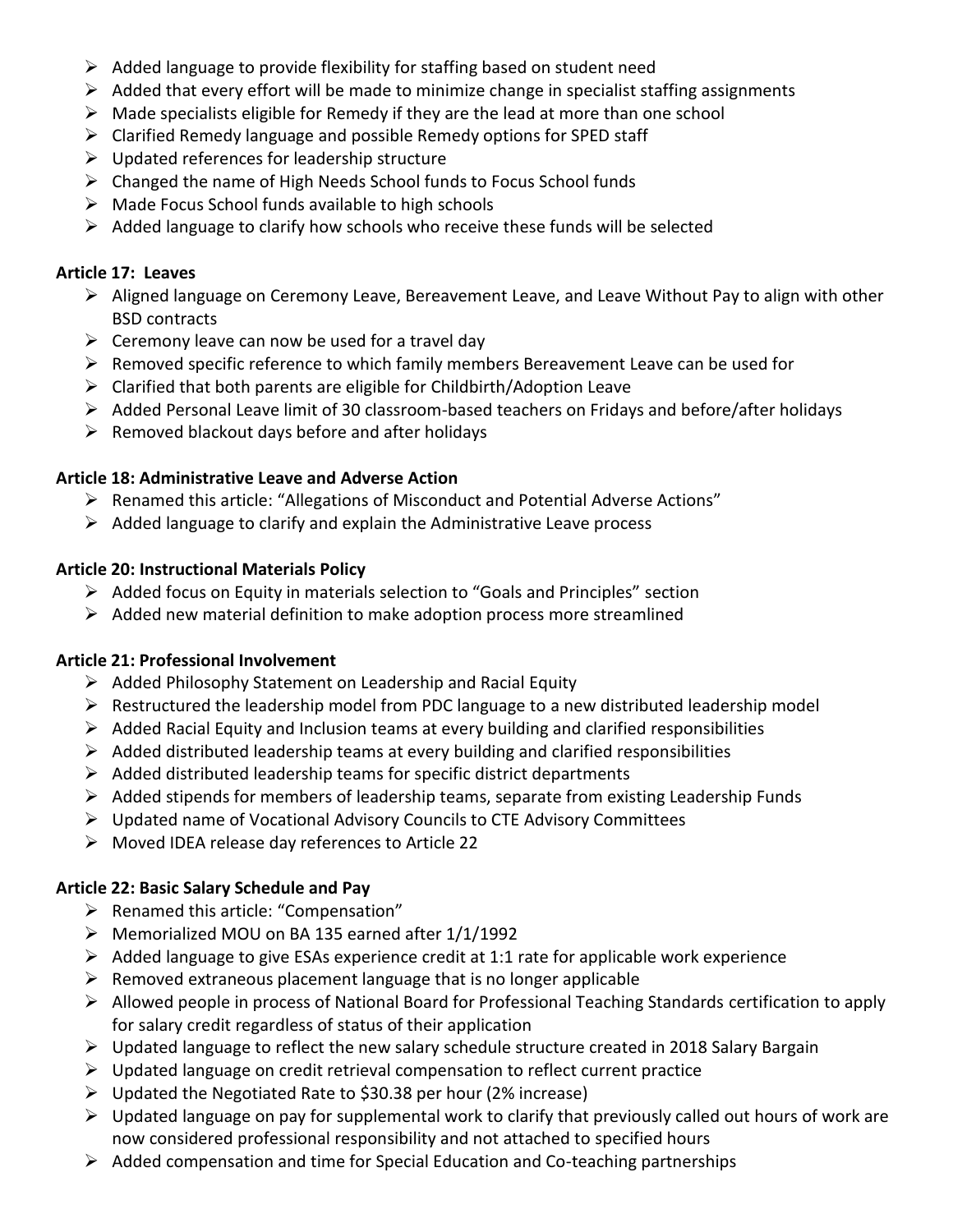- $\triangleright$  Added language to clarify the four required days bargained in 2018
- $\triangleright$  Added language to clarify the 3.5 optional days bargained in 2018
- $\triangleright$  Added language to allow Secondary counselors to collectively designate the day for their additional work before the school year
- $\triangleright$  Clarified and aligned all additional hours for elementary level staff
- ➢ Clarified and aligned all additional hours for ESA and SPED staff
- ➢ Implemented MOU language on pay for class coverage
- ➢ Added \$3000 National Board Licensure stipend for ESAs who are not eligible for NBPTS including Psychologists, SLPs/Audiologists, Social Workers, PTs, OTs, and Nurses
- ➢ Made IDEA days available to all ESA and SPED staff
- $\triangleright$  Increased SPED additional workdays from 16 to 32 hours
- $\triangleright$  Clarified language on in-building relocation moves
- $\triangleright$  Moved up the notification dates for posting of summer school positions by one month

### **Article 23: Pay Warrants**

- ➢ Added pay for Equity Training for new hires, beginning in 2020-2021
- ➢ Added August pay warrant for new hires, beginning 2020-2021
- $\triangleright$  Updated language for a December pay warrant

### **Article 24: Activity Assignments and Pay**

- $\triangleright$  Increased the current Activity Schedule by 2%
- ➢ Committed additional \$125,000 to updated Activity Schedule, to be revised by an MOU committee by October 2019

## **Article 25: Insurance**

- $\triangleright$  Continued status-quo through December 31<sup>st</sup>, 2019
- $\triangleright$  Added language on the implementation of SEBB on January 1st, 2020
- $\triangleright$  District and Association will negotiate full SEBB implementation by October 31<sup>st</sup>, 2019
- ➢ Moved \$1 Million into other BEA investments

### **Article 26: Substitutes**

- $\triangleright$  Updated rates and removed automatic indexing connected to base salary
- ➢ Created a "Limited Contract Substitute" position, monitored through Meet & Confer

# **MEMORANDA OF UNDERSTANDING**

The following MOUs have been kept, modified, or added for the duration of the new agreement as noted.

**Regarding the Modified Work Week:** Incorporated into the CBA

**Regarding Professionalism in the Workplace:** Renewed

**Regarding the use of Interest Based Strategies:** Renewed

**Regarding Material and Equipment Support:** Renewed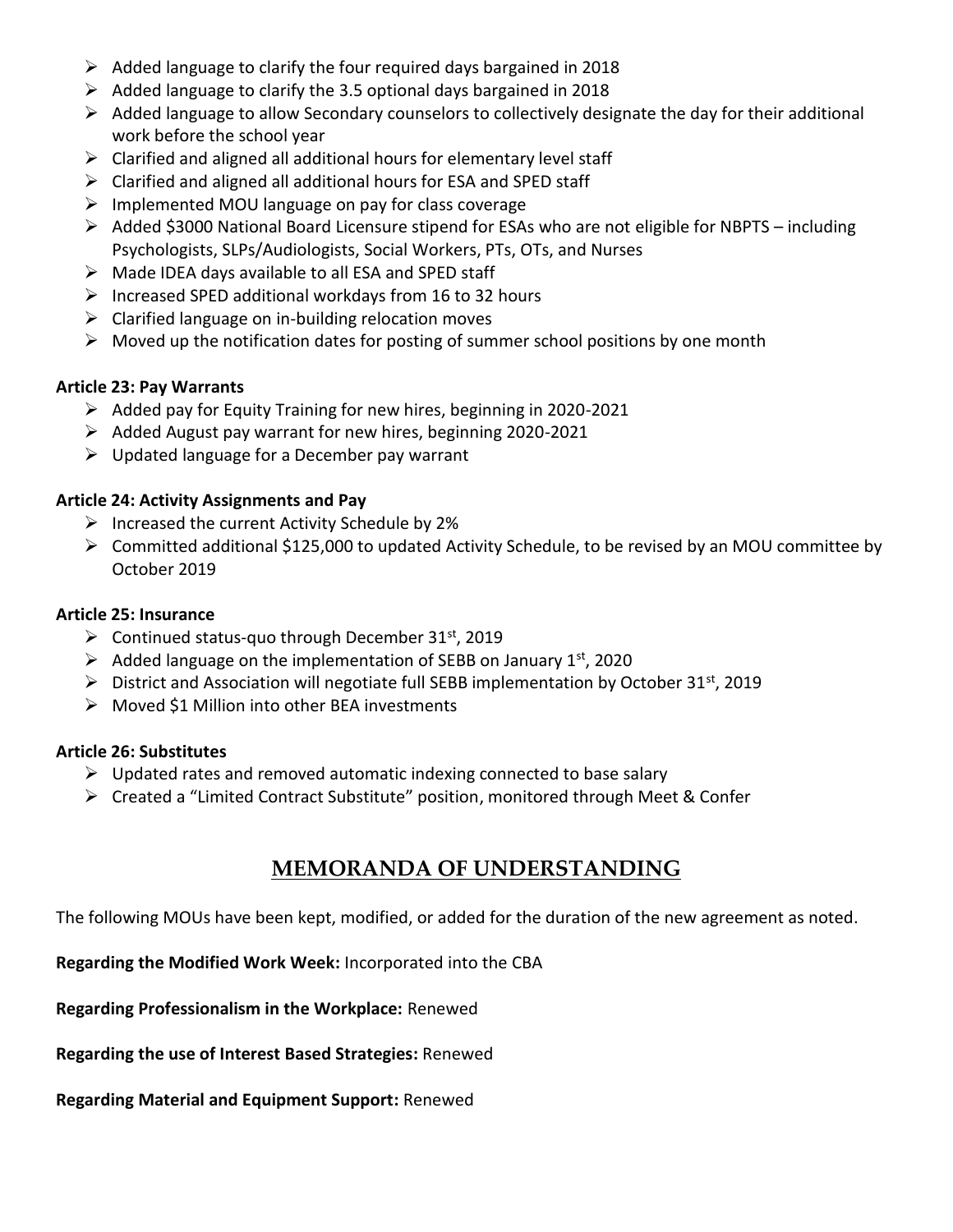**Regarding Supports for WaKIDS Requirements in Kindergarten:** Revised to include 3 waiver days for family connections meetings, additional compensation if needed for family connection meetings, and release time or compensation as needed for data entry

**IDEA in half day increments:** Incorporated into CBA

**Implementation of Leadership Teams MOU:** Outlines timelines and compensation for implementation of new distributed leadership teams

**Elementary Computer Science Planning/PLC MOU:** Clarifies support for Professional Learning Communities at elementary Title schools as related to the creation of Computer Science Specialists

**Article 24 Activity Pay Committee MOU:** Commits \$125,000 in dedicated funds to revise and update the Activity Pay Schedule

**Dual Language & Immersion Program Staff Supports MOU:** Commits \$60,000 in dedicated funds to support staff in Dual Language & Immersion program positions

# **CALENDAR SUMMARY**

- The negotiated calendars are for four years even though the contract is for three years the impact is that we will not have to wait on a calendar when the contract is renegotiated in the spring of 2022.
- The start dates are selected to maximize student attendance that is important for enrollment counts and funding. The first day of school will not be any later than Sept. 4, and the last day of school will not be any later than June 23 for all four years (emergency days excluded).
- Professional development day in October is a required day. Employees who attend outside of the District professional development on Saturday are not required to attend Friday District PD. Documentation of attendance at PD provided outside of the District on either Friday or Saturday must be provided to BSD.
- Elementary conference days were added for October. These days follow the same Wednesday early release schedule for elementary schools. Secondary school schedules remain unchanged for these dates.
- Potential make-up days for snow (Unpaid professional day in January and March PD day) would be used first if snow closures happen before each of these dates. June make-up days would be used next.

| Description                                                     | 2019-2020  | 2020-2021 | 2021-2022 | 2022-2023 |
|-----------------------------------------------------------------|------------|-----------|-----------|-----------|
| (Required for $1st$ year teachers,<br><b>Novice Orientation</b> | August 19  | August 17 | August 16 | August 15 |
| per diem pay, no leave)                                         |            |           |           |           |
| (Required for all new<br>New Employee Orientation               | August 20  | August 18 | August 17 | August 16 |
| employees, per diem pay, no leave)                              |            |           |           |           |
| New Employee Equity Training (Required for all new              | $N/A$ this | August 19 | August 18 | August 17 |
| employees, per diem pay, no leave)                              | year       |           |           |           |
| Professional Day Special Ed and ESA                             | August 27  | August 28 | August 26 | August 26 |
| (Optional, per diem pay rate, no leave provisions)              |            |           |           |           |
| <b>Professional Day All Staff</b>                               | August 28  | August 31 | August 27 | August 29 |

### **Important Contractual Dates and Deadlines**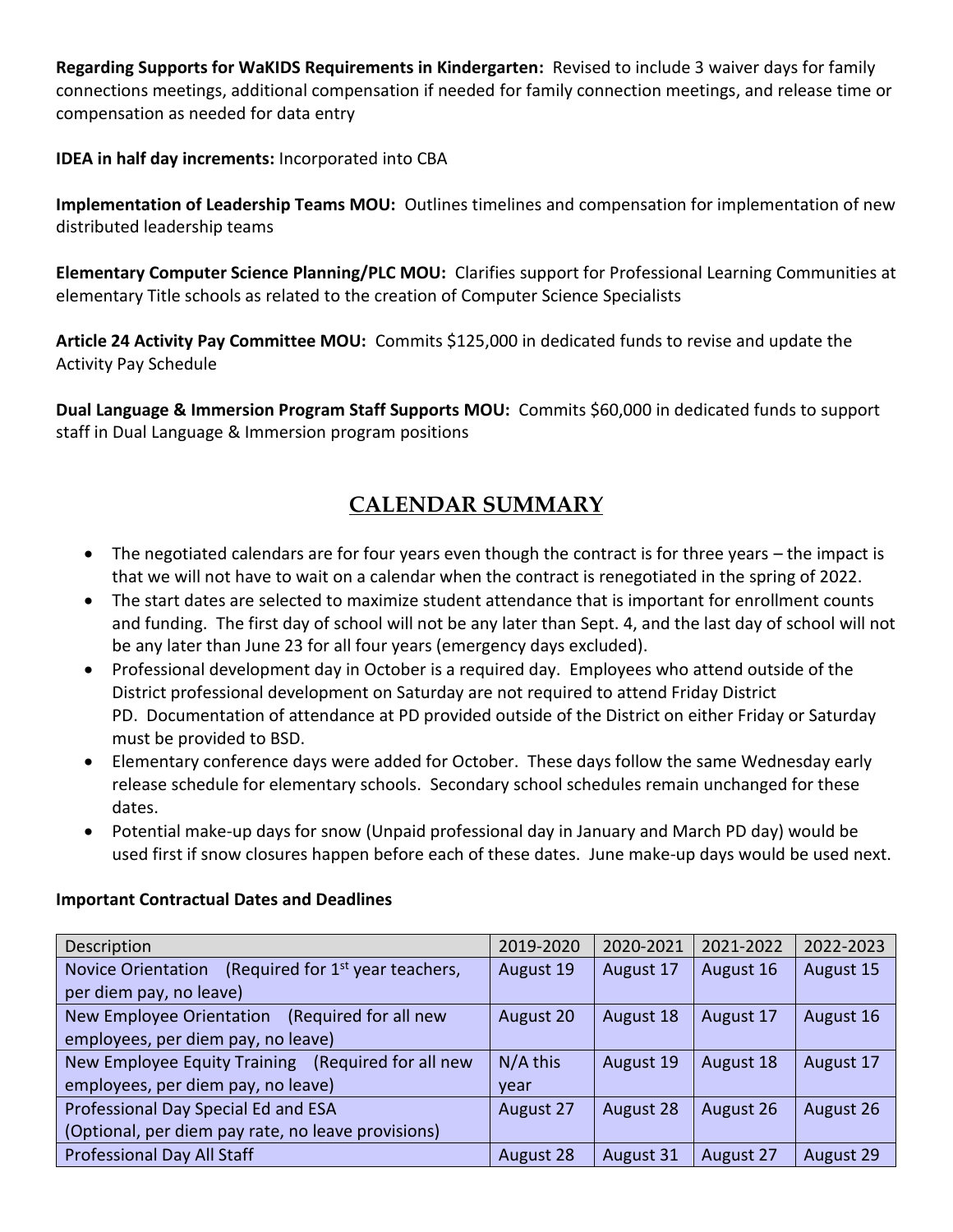| (Required, per diem pay, leave provisions apply)        |                  |                   |                  |                  |
|---------------------------------------------------------|------------------|-------------------|------------------|------------------|
| <b>Professional Day All Staff</b>                       | August 29        | Septembe          | August 30        | August 30        |
| (Required, per diem pay, leave provisions apply)        |                  | r <sub>1</sub>    |                  |                  |
| Labor Day - No School Staff and Students                | September        | Septembe          | September        | September        |
|                                                         | $\overline{2}$   | r <sub>7</sub>    | 6                | 5                |
| Professional Day All Staff - Staff Directed             | September        | Septembe          | August 31        | August 31        |
| (Optional, per diem pay, no leave provisions)           | 3                | r <sub>2</sub>    |                  |                  |
| First Day of School Grades Preschool and Grades 1-12    | September        | Septembe          | September        | September        |
|                                                         | 4                | r <sub>3</sub>    | 1                | 1                |
| First Day of School Kindergarten                        | September        | Septembe          | September        | September        |
|                                                         | 9                | r <sub>9</sub>    | 7                | 7                |
| <b>Reserved for Building PD</b>                         | September        | Septembe          | September        | September        |
|                                                         | 11               | r 16              | 15               | 14               |
| <b>Restricted Afternoon/Evening Events</b>              | September        | Septembe          | September        | September        |
|                                                         | 19               | r <sub>17</sub>   | 23               | 22               |
| Reserved for District PD (Optional, per diem pay)       | September        | Septembe          | September        | September        |
| <b>Restricted Wednesday</b>                             | 25<br>October 2  | r 30<br>October 7 | 29<br>October 1  | 28<br>October 5  |
| <b>Reserved for Building PD</b>                         | October 9        | October           | October 13       | October          |
|                                                         |                  | 14                |                  | 12               |
| Professional Day All Staff (may work out of district)   | October 11       | October 9         | October 8        | October          |
| (Required, per diem pay, leave provisions apply)        | or 12            | or 10             | or 9             | 14 or 15         |
| <b>Elementary Conference Early Release</b>              | October          | October           | October          | October          |
|                                                         | 14, 15, 16       | 12, 13, 14        | 11, 12, 13       | 17, 18, 19       |
| Reserved for District PD (Optional, per diem pay)       | October 30       | October 28        | October 27       | October 26       |
| <b>Restricted Wednesday</b>                             | November         | November          | <b>November</b>  | <b>November</b>  |
|                                                         | 6                | 4                 | 3                | $\overline{2}$   |
| End of 1 <sup>st</sup> quarter                          | November         | November          | November         | November         |
|                                                         | 6                | 9                 | 5                | 7                |
| Veterans Day Holiday - No School Staff and Students     | November         | November          | November         | November         |
|                                                         | 11               | 11                | 11               | 11               |
| <b>Reserved for Building PD</b>                         | November         | November          | November         | November         |
|                                                         | 13               | 18                | 10               | 9                |
| Secondary 1 <sup>st</sup> quarter grades due by 5:00 pm | November         | November          | November         | November         |
|                                                         | 15               | 16                | 12               | 16               |
| Thanksgiving Holiday - No School Staff and Students     | November         | November          | November         | November         |
|                                                         | 28 and 29        | 26 and 27         | 25 and 26        | 24 and 25        |
| <b>Reserved for Building PD</b>                         | <b>December</b>  | <b>December</b>   | <b>December</b>  | November         |
|                                                         | 11               | 9                 | 8                | 30               |
| Reserved for District PD (Optional, per diem pay)       | December         | December          | December         | December         |
|                                                         | 18               | 16                | 15               | 14               |
| Last day to turn in draft TPEP Student Growth Goals to  | <b>December</b>  | December          | December         | December         |
| evaluator for Elementary and Yearlong Secondary         | 20               | 18                | 17               | 16               |
| (optional)                                              |                  |                   |                  |                  |
| Winter Break - No School Staff and Students             | <b>December</b>  | <b>December</b>   | December         | December         |
|                                                         | 24 <sub>to</sub> | $21$ to           | 20 <sub>to</sub> | 19 <sub>to</sub> |
|                                                         | January 3        | January 1         | January 3        | January 2        |
| <b>Restricted Wednesday</b>                             | January 8        | January 6         | <b>January 5</b> | January 4        |